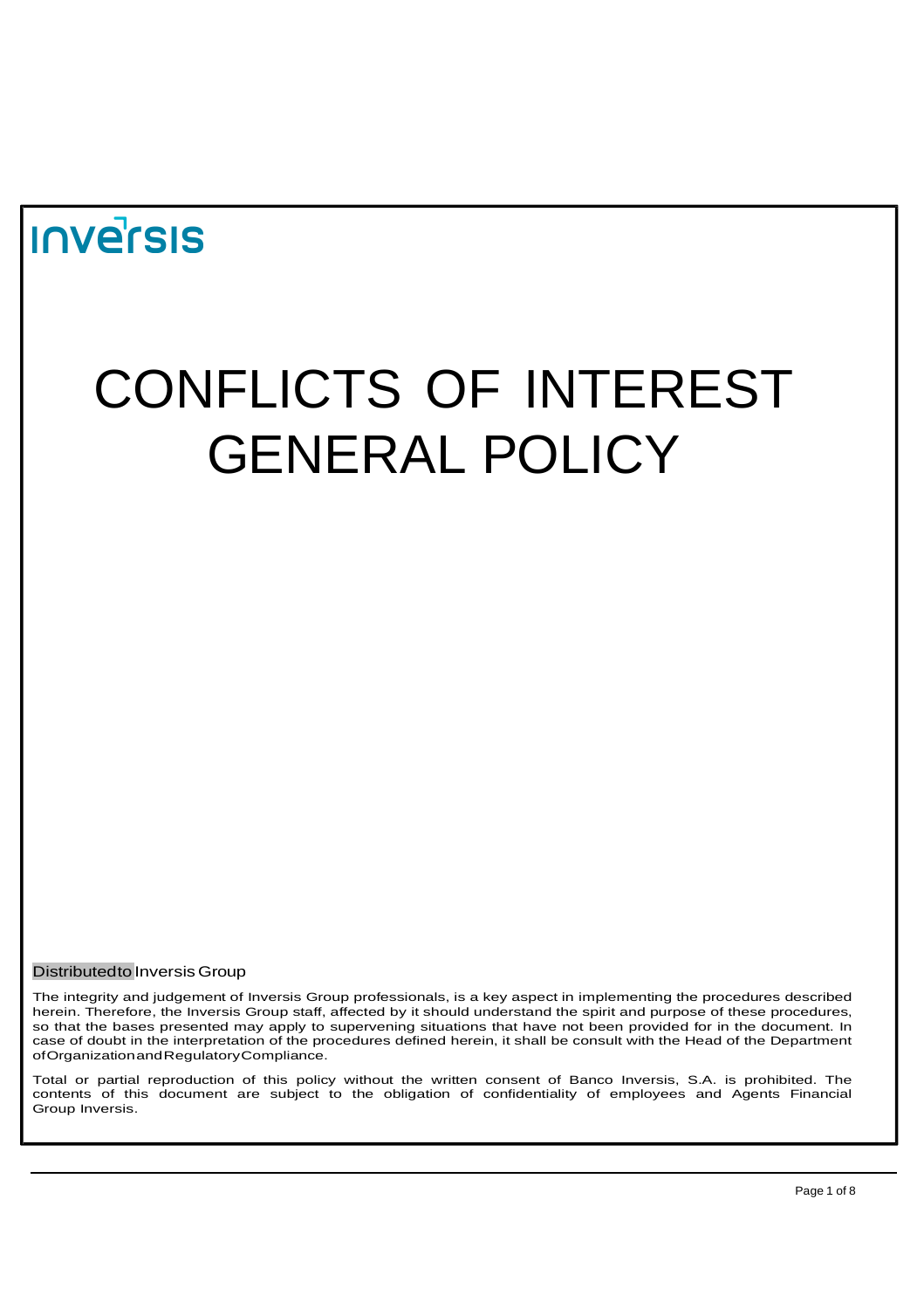## **INDEX**

| $\mathbf 1$ .  |                                                                                              |  |
|----------------|----------------------------------------------------------------------------------------------|--|
| 2.             |                                                                                              |  |
| 3.             |                                                                                              |  |
| $\mathbf{4}$ . |                                                                                              |  |
|                |                                                                                              |  |
| 5 <sub>1</sub> |                                                                                              |  |
|                |                                                                                              |  |
|                |                                                                                              |  |
|                |                                                                                              |  |
|                | 5.2.2. Identification of instruments and transactions generated from conflict of interest  6 |  |
| 6.             |                                                                                              |  |
| 7 <sub>1</sub> |                                                                                              |  |
|                | 7.1. PROCEDURES AND MEASURES FOR PREVENTION AND MANAGEMENT OF CONFLICTS                      |  |
|                |                                                                                              |  |
|                | 7.2. COMMUNICATION AND REPORTING TO THE REGULATORY AREA OF COMPLIANCE7                       |  |
|                |                                                                                              |  |
| 8.             |                                                                                              |  |
| 9.             | MANAGEMENT PROCEDURES AND MEASURES TO PREVENT THAT CONFLICTS OF                              |  |
|                |                                                                                              |  |
| 10 I           | COMMUNICATIONS AND WARNINGS TO CUSTOMERS ON CONFLICTS OF INTEREST 8                          |  |
|                |                                                                                              |  |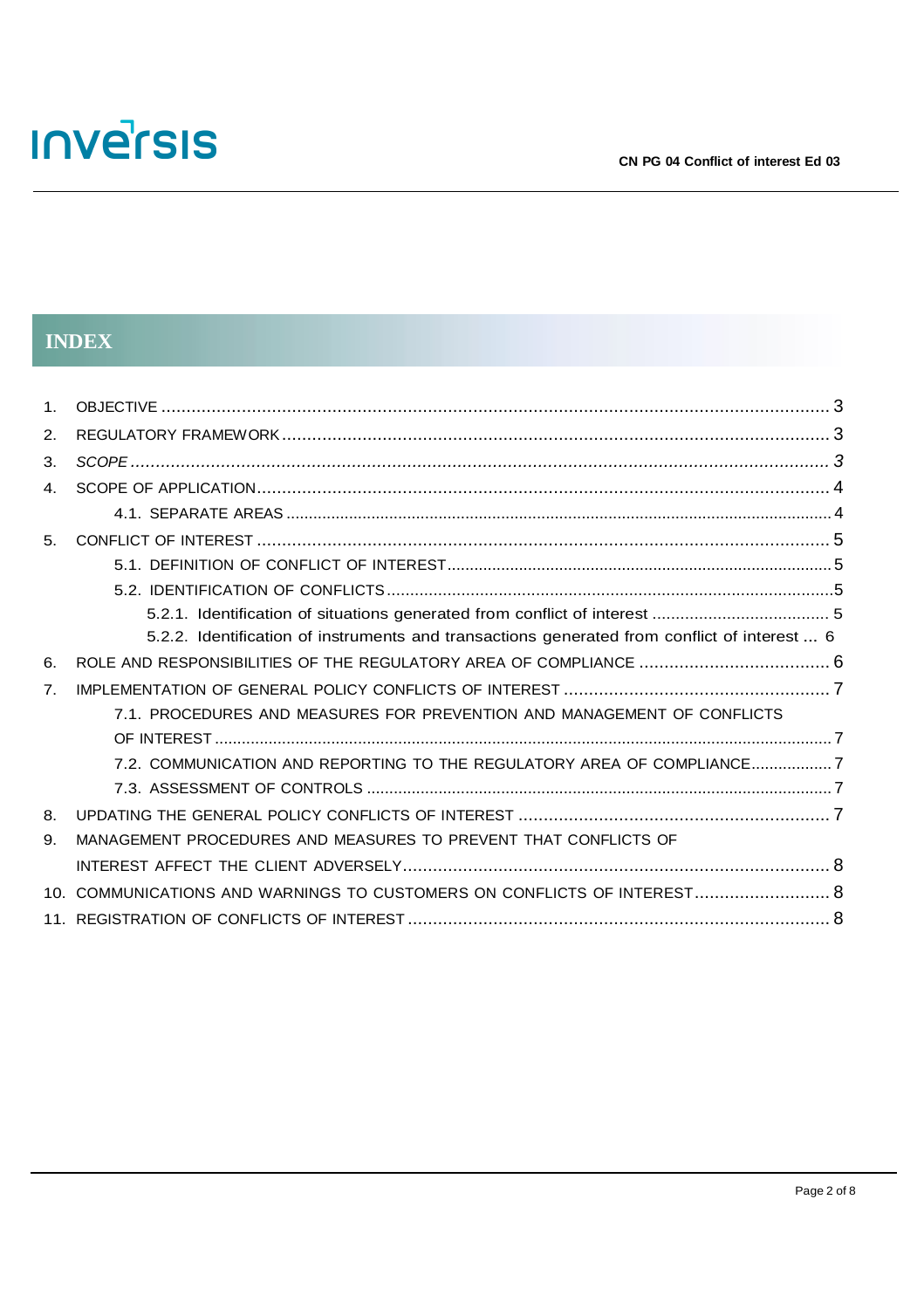## **INVETSIS**

### <span id="page-2-0"></span>1.OBJECTIVE

The object of the General Policy on Conflicts of Interest of Inversis Group (hereinafter, "Inversis"), lies in identifying those circumstances potentially generating conflict of interest (between Inversis and a client or between different Inversis clients) and the specification of procedures to be followed and measures to be taken for the prevention and management thereof.

The obligation on the management of conflicts of interest established in the regulations in force is not absolute, as it does not prohibit its existence, but requires taking reasonable measures to resolve them.

In that casuistry which could not avoid conflict of interest, it designs a disclosure mode thereof for that client who receives the investment service.

#### <span id="page-2-1"></span>2.REGULATORY FRAMEWORK

This Inversis Group Code is inspired by and complies with the following rules:

- Law 24/1988 of 28 July, of the Securities Market, in particular article 70 quarter.
- Royal Decree 217/2008 of 15 February, on the legal regime of investment services companies partially amending the Law Regulation 35/2003 of 4 November, on Collective Investment, approved by Royal Decree 1309/2005, of November 4, articles 44-47.

Regardless of the implementing legislation on this matter, Inversis has a Code of Conduct in the Securities Market that exhaustively regulates the guidelines to be followed by persons subjected hereto to the provision of investment services.

#### <span id="page-2-2"></span>3. SCOPE

The scope of the General Policy on Conflicts of Interest shall be generally applicable to the entities that comprise the Inversis Group providing investment services, hereinafter "Entities Subjected Hereto" and particularly the "Persons Subjected Hereto" that participate, or might participate, in activities and/or transactions with financial instruments<sup>1</sup>.

The companies that provide investment services that comprise the Inversis Group and that are affected by this Code are as follows:

- Banco Inversis, S.A.
- Inversis Gestión, S.A., S.G.I.I.C.
- Inversis Asesoramiento Financiero, S.A.

"Person Subjected Hereto" is understood as follows:

• Members of each of the Boards of Directors of Group Companies Inversis

<sup>1</sup> It is understood as all those financial instruments listed in Article 2 of the Securities Market Law.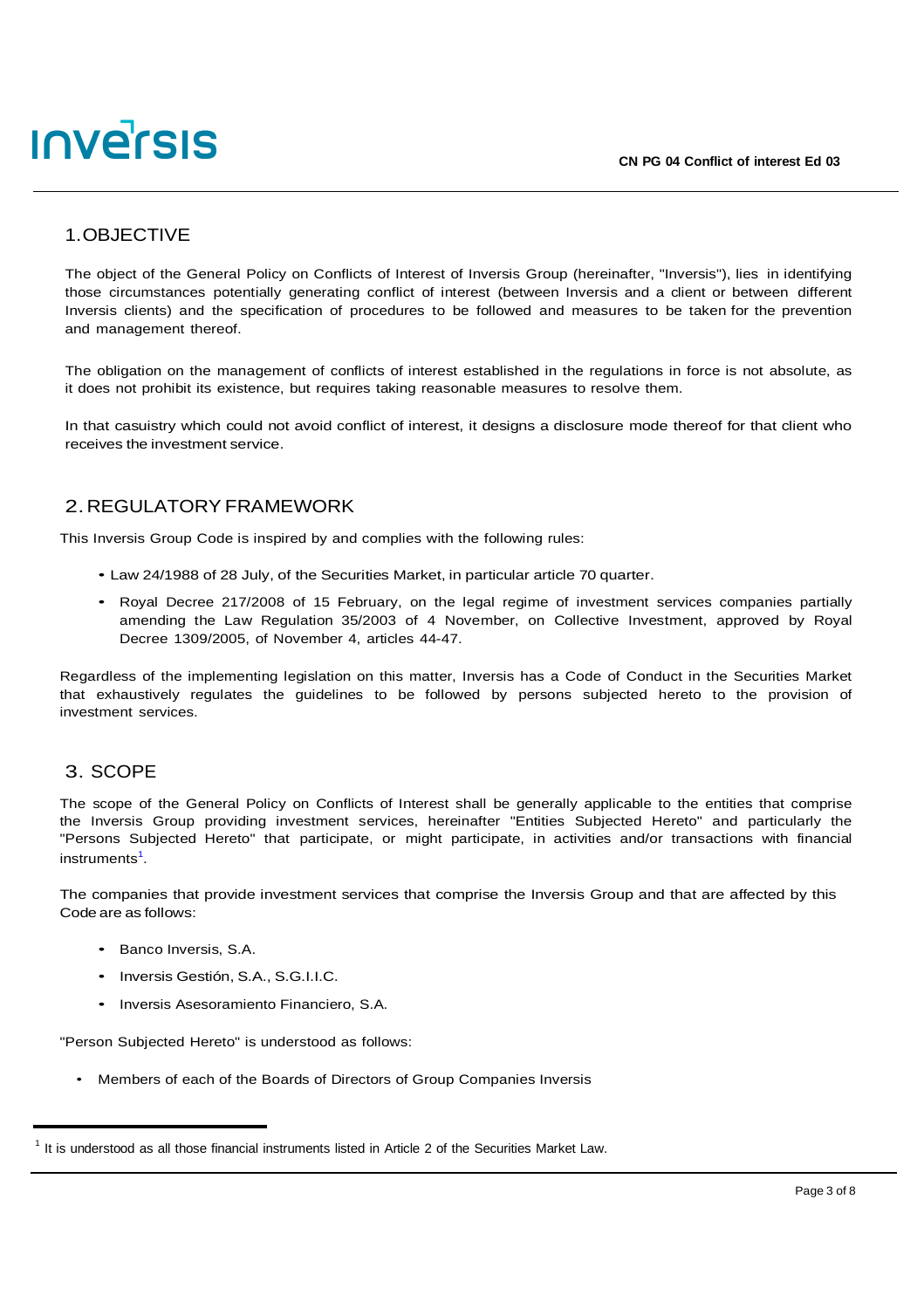

- Senior Managers
- **Employees**
- Financial Agents acting on behalf of Inversis Group, including its directors, officers, employees and agents in the case of legal persons.

The General Policy on Conflicts of Interest shall be the required awareness and compliance by all Persons Subjected Hereto.

It excludes persons who are directors or employees, representatives or agents of subsidiaries that have, obligatorily their own code of conduct, unless they also occupy a position in Inversis involving the condition of Persons Subjected Hereto.

The Compliance Department shall compile and update a list of Persons Subjected Hereto, being able to determine, in the case of persons subject hereto to various codes that are of similar content obligations apply to them.

The failure of the Persons Subjected Hereto of the General Conflicts of Interest Policy, of the Code of Conduct, its developments or legal provisions in which they are based, can result in criminal, administrative or labor sanctions.

#### <span id="page-3-0"></span>4. SCOPE OF APPLICATION

The scope of the General Policy on Conflicts of Interest shall cover all areas separated from any Inversis Group entity or any activities conducted within the investment services provision framework of or ancillary services to clients.

#### 4.1. SEPARATE AREAS

Inversis, as a Group that operates and provides investment services in the securities markets is required to establish the necessary measures to prevent the flow of privileged information among the various areas of activity and pay special observance to the rules of conduct laid down in the Securities Market Law, so as to ensure that each of these areas are organized so that the risk of conflict of interest is minimized, taking their decisions autonomously regarding the field of securities markets and, also, that it behaves with due diligence and transparency in the interests of their clients and in defense of the integrity of the market.

Inversis separate areas will be those contained in the Code of Conduct in the Securities Market.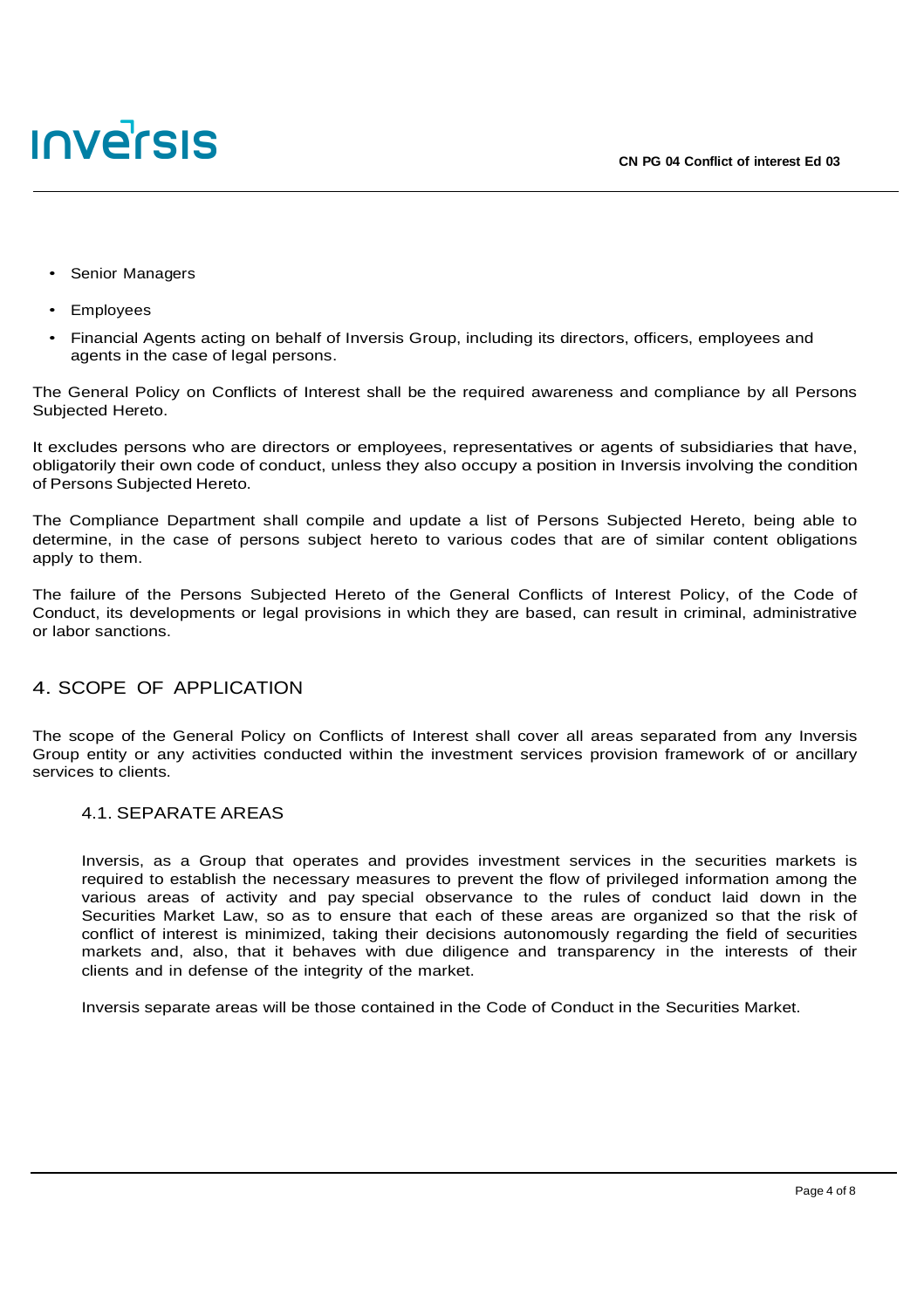## **INVETSIS**

#### 5. CONFLICTS OF INTEREST

#### 5.1. DEFINITION OF CONFLICT OF INTEREST

It is understood as conflict of interest when the concurrency occurs in one person or scope of decision of, at least, two competing interests that could compromise the impartial provision of a service or investment activity related to the securities market. For a conflict of interest to take place it is not enough that the Inversis may obtain or generate a profit if there is also a disadvantage to a client. Nor does it consider the existence of a conflict of interest if a client can obtain profit or avoid a loss, if there is no possibility of loss related to a customer.

Where the organizational or administrative measures to manage conflict of interest are not sufficient to ensure, with reasonable certainty, that shall prevent risks of damage to client interests, the entity should first disclose to the client the nature and origin of the conflict before acting on its behalf.

#### 5.2. IDENTIFICATION OF CONFLICTS

Inversis, in relation to investment made by themselves or for others shall identify the circumstances giving or may give rise to a conflict of interest involving a significant risk of damage to the interests of one or more customers.

Then the conflicts of interest can be generated in the development of activities lent by Inversis Group, related to the securities markets are identified:

- Among Inversis clients and any entity thereof: when the entity can obtain an extraordinary financial gain or avoid a financial loss at the expense of the client
- Among those Persons Subjected Hereto and Inversis clients: alleged use by persons subjected hereto of privileged or Confidential information or the inadequate execution of client orders giving priority, for example to personal orders.
- Among its own Inversis clients: regarding potential behaviors that consist of allowing in some cases a client to obtain preferential treatment over other clients preventing that the service be provided equitably.
- Among different areas of each of the Inversis entities: situations in which within Inversis itself, due to the different activity carried out by each area, can generate conflicts that make a specific area not act in an objective manner.

#### 5.2.1. Identification of situations generated from conflicts of interest

Below it describes the situations that have been identified in Inversis as potentially generating conflicts of interest. This identification was made based on the analysis of the activities realised by the separate areas of Inversis:

- Transactions on own account
- Financial services companies, including securities underwriting or selling in an offering of securities.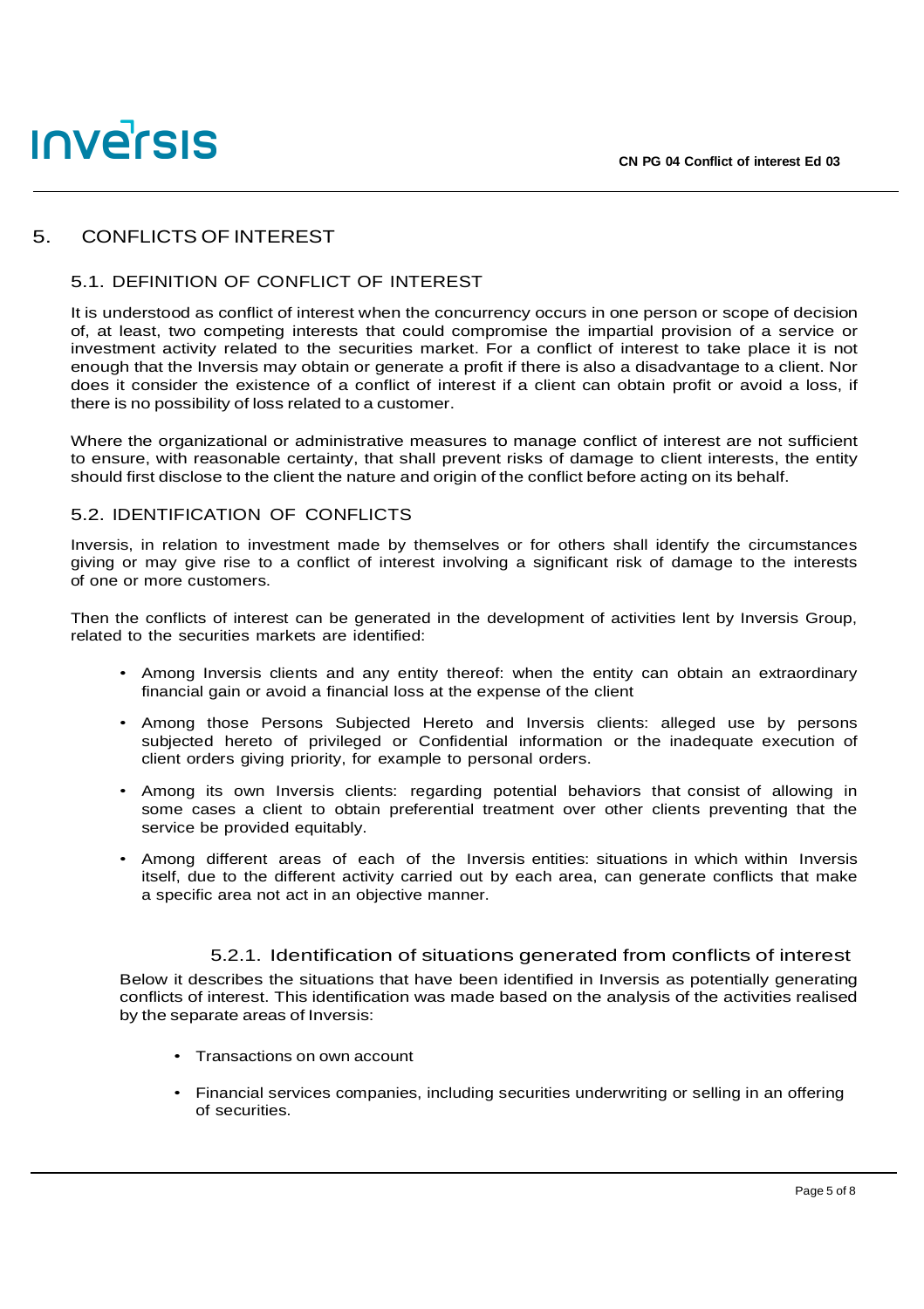This special attention is appropriate where Inversis or a person directly or indirectly linked to Inversis by a control relationship carries out a combination of two or more of these activities.

#### 5.2.2. Identification of instruments and transactions generated from conflict of interest

They are identified as transactions potentially generators of situations of conflicts of interest in which handling sensitive information (privileged - relevant) occurs, requiring:

- Study and approval of transactions affected by sensitive information;
- Study and approval of credit transactions for purchasing securities;
- Transfer of sensitive information among separate areas;
- Transmission of sensitive information to people above the information barriers

it identifies the following financial instruments subjected to financial analysis activities:

- Common or preferred shares traded on a regulated market;
- Obligations of any kind and similar securities representing a private debt;
- Contracts or instruments of any kind, even if they have an underlying non financial asset, traded, or susceptible of being traded on a secondary market;
- Financial contracts (futures, option or swap) having a financial underlying asset (securities, indices, currencies, interest rates, etc.), whether traded or not on a secondary market.

#### 6. ROLE AND RESPONSIBILITIES OF THE REGULATORY AREA OF COMPLIANCE

The Regulatory Compliance Department is responsible for the implementation, application and maintenance of the General Policy on Conflicts of Interest. It exercises a centralized function, assuming the decision on key issues concerning prevention measures (transfer of information barriers and flow of sensitive information) and management(application procedures and disclosure) conflicts ofinterest.

In this regard, the Entities and Persons Subjected Hereto of Inversis shall be who effectively implement those procedures and measures contained in this Policy.

Ultimately, it shall be the senior management that ensures the smooth operation of the procedures and measures designed for the prevention and management of conflicts of interest.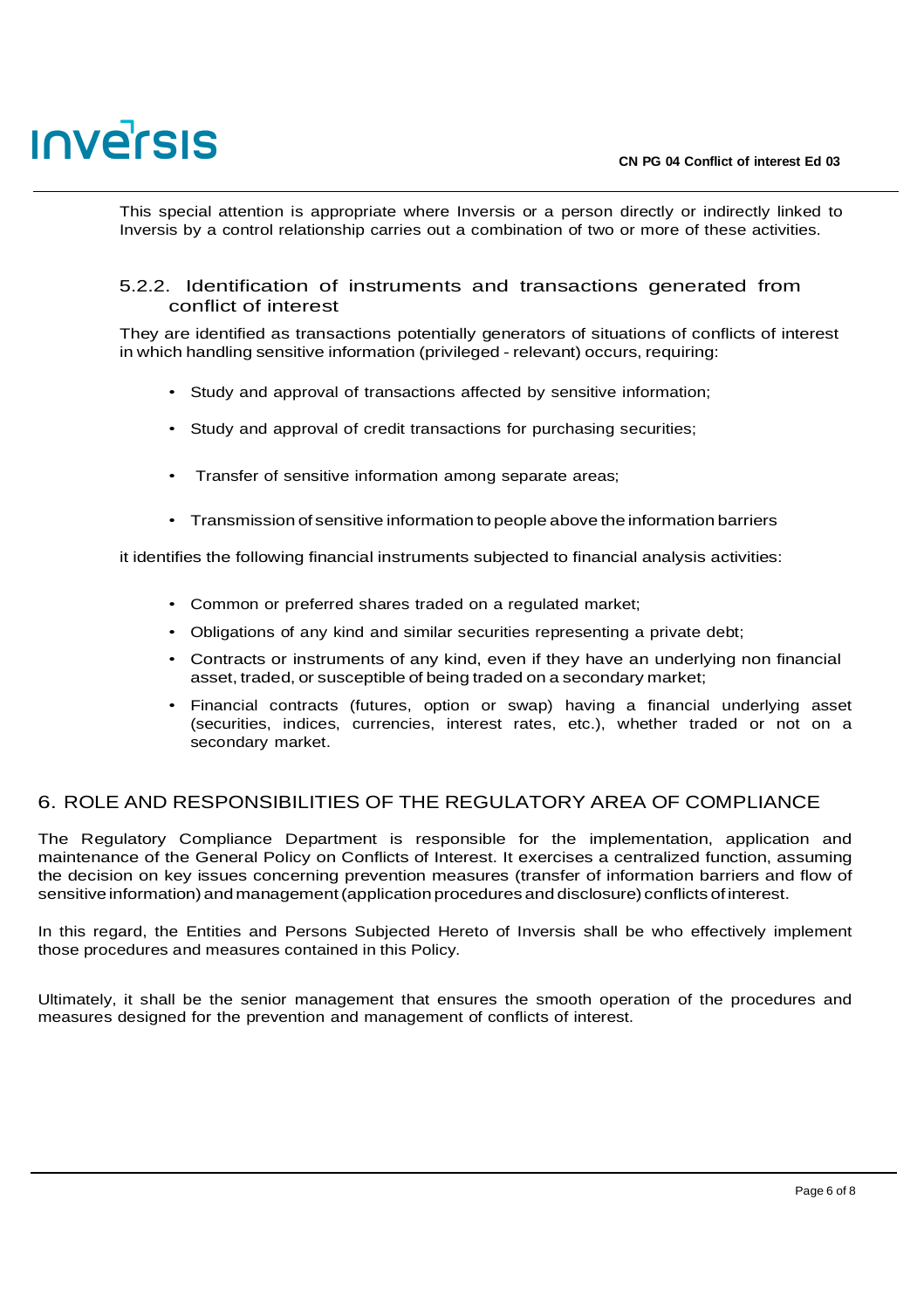#### <span id="page-6-0"></span>7. IMPLEMENTATION OF GENERAL POLICY CONFLICTS OF INTEREST

The Regulatory Area of Compliance is ultimately responsible for the correct application of the General Policy on Conflicts of Interest, regardless of the functions delegated to Entities and Persons Subjected Hereto.

#### 7.1. PROCEDURESAND MEASURESFOR PREVENTION AND MANAGEMENT OF CONFLICTS OF INTEREST

Inversis has appropriate procedures related to the prevention of conflicts of interest and obligations of the Affected Persons. Such procedures shall be established in the Code of Conduct in the Securities Markets in force at all times.

#### 7.2. COMMUNICATION AND REPORTING TO THE REGULATORY AREA OF COMPLIANCE.

Persons Subject Hereto promptly communicate situations generating conflicts of interest that have been detected. The communication channel between the Area of Regulatory Compliance and these shall be that which in each case is considered the most effective, in terms of form, speed and confidentiality.

#### 7.3. ASSESSMENT OF CONTROLS

The Area of Regulatory Compliance established in collaboration with other Inversis control areas, mainly Internal Audits, work programs designed to test and validate the controls previously established whose aims ensure the effectiveness of existing procedures for managing conflicts of interest.

#### 8. UPDATING THE GENERAL POLICY OF CONFLICTS OF INTEREST

The measures described herein for identification and management of conflicts of interest shall be reviewed periodically by the assessment results of the controls carried out by the control functions of Inversis.

In case that Inversis start new activities related to financial services, it will study, where appropriate, the impact thereof on this policy, and establish the necessary measures for proper identification and management of potential situations generating conflicts of interest that may arise thereof.